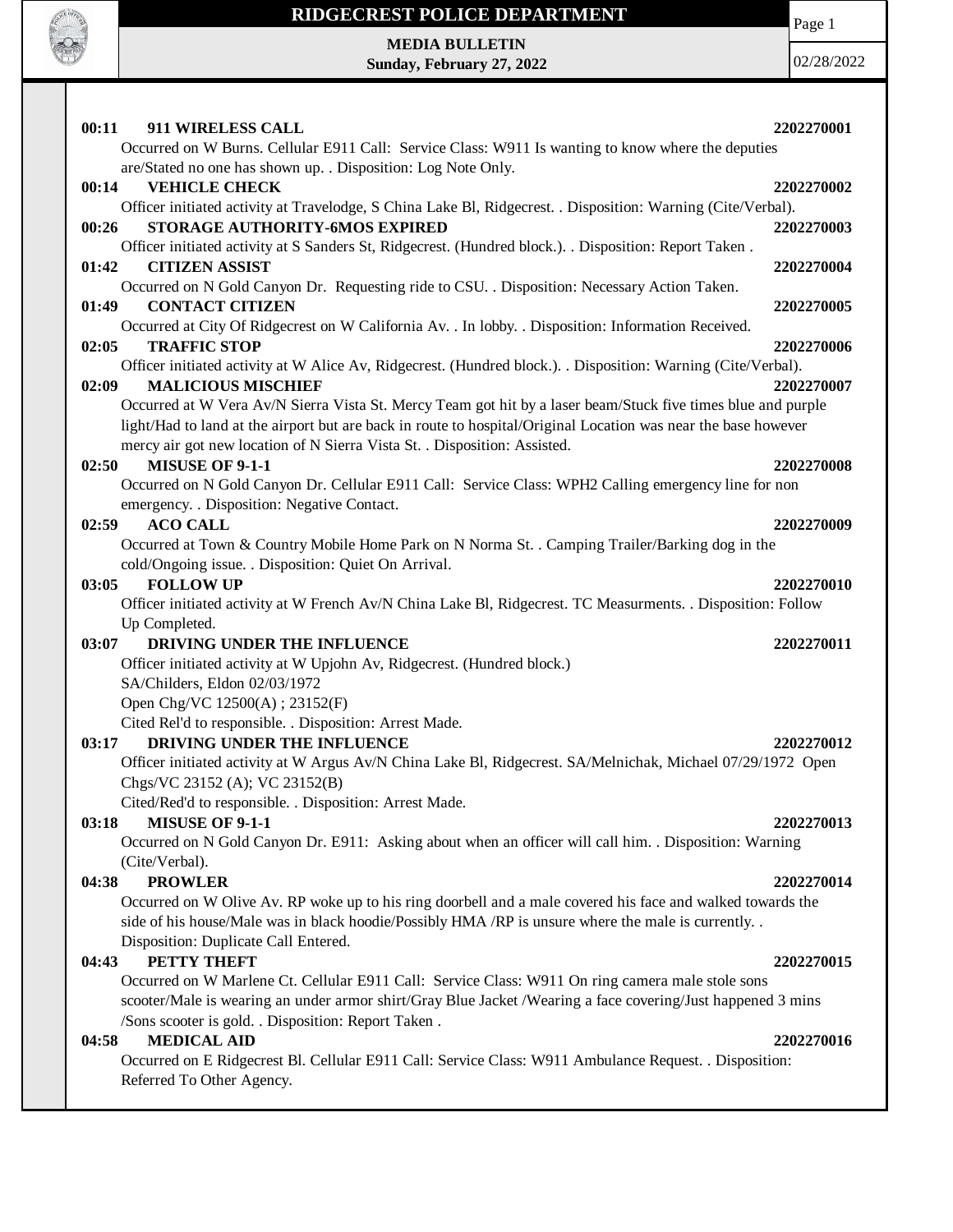

Page 2

**MEDIA BULLETIN Sunday, February 27, 2022**

| 05:25<br><b>CITIZEN ASSIST</b><br>Occurred on N Gold Canyon Dr. Cellular E911 Call: Service Class: WPH2 Requesting ride to CSU                                                                                              | 2202270017 |
|-----------------------------------------------------------------------------------------------------------------------------------------------------------------------------------------------------------------------------|------------|
| Disposition: Necessary Action Taken.                                                                                                                                                                                        |            |
| 911 WIRELESS CALL<br>06:33                                                                                                                                                                                                  | 2202270018 |
| Occurred at City Of Ridgecrest on W California Av. . Female stating accidental dial. . Disposition: Necessary                                                                                                               |            |
| Action Taken.                                                                                                                                                                                                               |            |
| <b>INFORMATION RECEIVED</b><br>06:58                                                                                                                                                                                        | 2202270019 |
| Occurred on W Moyer Av. Does not need police, fire, or medical assistance. . Disposition: Log Note Only.                                                                                                                    |            |
| <b>WELFARE CHECK</b><br>07:08                                                                                                                                                                                               | 2202270020 |
| Occurred on E Yellow Aster Av. last talked to father on Monday and hasn't been able to reach him since -                                                                                                                    |            |
| would like a well check - would like a call back. . Disposition: Checks Ok.                                                                                                                                                 |            |
| PROPERTY DAMAGE ONLY TC<br>07:25                                                                                                                                                                                            | 2202270021 |
| Occurred at S College Heights Bl/W Springer Av. RP states there is a car that appears to have flipped over in<br>the undeveloped area on the west side of S College Heights with no occupants inside with a note on the car |            |
| Disposition: Report Taken.                                                                                                                                                                                                  |            |
| <b>ACO CALL</b><br>07:31                                                                                                                                                                                                    | 2202270022 |
| Occurred on N Gold Canyon Dr. Barking dog - was barking all night. . Disposition: Log Note Only.                                                                                                                            |            |
| PETTY THEFT REPORT<br>07:48                                                                                                                                                                                                 | 2202270023 |
| Occurred on W Wilson Av. RP thinks that a female stole a lot of items from her home approx 3 weeks ago -                                                                                                                    |            |
| wanting contact via 21. Disposition: Information Provided.                                                                                                                                                                  |            |
| <b>MEDICAL AID</b><br>08:03                                                                                                                                                                                                 | 2202270024 |
| Occurred on N Palm Dr. Ambulance request. . Disposition: Referred To Other Agency.                                                                                                                                          |            |
| <b>UNKNOWN PROBLEM</b><br>08:21                                                                                                                                                                                             | 2202270026 |
| Occurred on W Inyokern Rd. (Hundred block.) Valves on base property are making a loud noise and she can                                                                                                                     |            |
| see steam coming out. . Disposition: Referred To Other Agency.                                                                                                                                                              |            |
| 08:33<br><b>CITIZEN ASSIST</b>                                                                                                                                                                                              | 2202270027 |
| Occurred on N Gold Canyon Dr. Would like a ride to CSU. . Disposition: Necessary Action Taken.                                                                                                                              |            |
| <b>ACO CALL</b><br>10:16                                                                                                                                                                                                    | 2202270028 |
| Occurred on W Windy Lynn Av. Barking dog issue - ongoing issue - RP wants to remain anon. . Disposition:                                                                                                                    |            |
| Quiet On Arrival.<br>10:46<br><b>HARASSMENT</b>                                                                                                                                                                             | 2202270029 |
| Occurred at City Of Ridgecrest on W California Av. . RP states that there is a female who is harassing him and                                                                                                              |            |
| lying about him on social media. . Disposition: Information Provided.                                                                                                                                                       |            |
| <b>DOMESTIC DISTURBANCE</b><br>10:47                                                                                                                                                                                        | 2202270030 |
| Occurred on E Commercial Av. RP stated his girlfriend was attacking him and then hung up                                                                                                                                    |            |
| DVIR/Richard, Shalon and Chase, Jamaal/dating/cohab/no kids in common/arguing over relationship issues. .                                                                                                                   |            |
| Disposition: Domestic Violence Documentation.                                                                                                                                                                               |            |
| <b>CONTACT CITIZEN</b><br>10:47                                                                                                                                                                                             | 2202270031 |
| Occurred on N Peg St. RP is requesting an officer at that address as her mother might have been a part of a                                                                                                                 |            |
| scam and the subj confronted RP's son. . Disposition: Necessary Action Taken.                                                                                                                                               |            |
| <b>WARRANT ARREST</b><br>11:10                                                                                                                                                                                              | 2202270032 |
| Officer initiated activity at S China Lake Bl, Ridgecrest. (Hundred block.) SA/Evans, Ashly Marie 05/12/1998                                                                                                                |            |
| WNO/RM054460A Bail/500 Chg/459.5 PC Cited/released. . Disposition: Arrest Made.                                                                                                                                             |            |
| 911 WIRELESS CALL<br>11:14                                                                                                                                                                                                  | 2202270033 |
| Occurred at City Of Ridgecrest on W California Av. . Child playing with phone. . Disposition: Necessary<br>Action Taken.                                                                                                    |            |
| PROPERTY DAMAGE ONLY TC<br>11:53                                                                                                                                                                                            | 2202270034 |
| Officer initiated activity at W Bowman Rd/S China Lake Bl, Ridgecrest. . Disposition: Report Taken.                                                                                                                         |            |
|                                                                                                                                                                                                                             |            |
|                                                                                                                                                                                                                             |            |
|                                                                                                                                                                                                                             |            |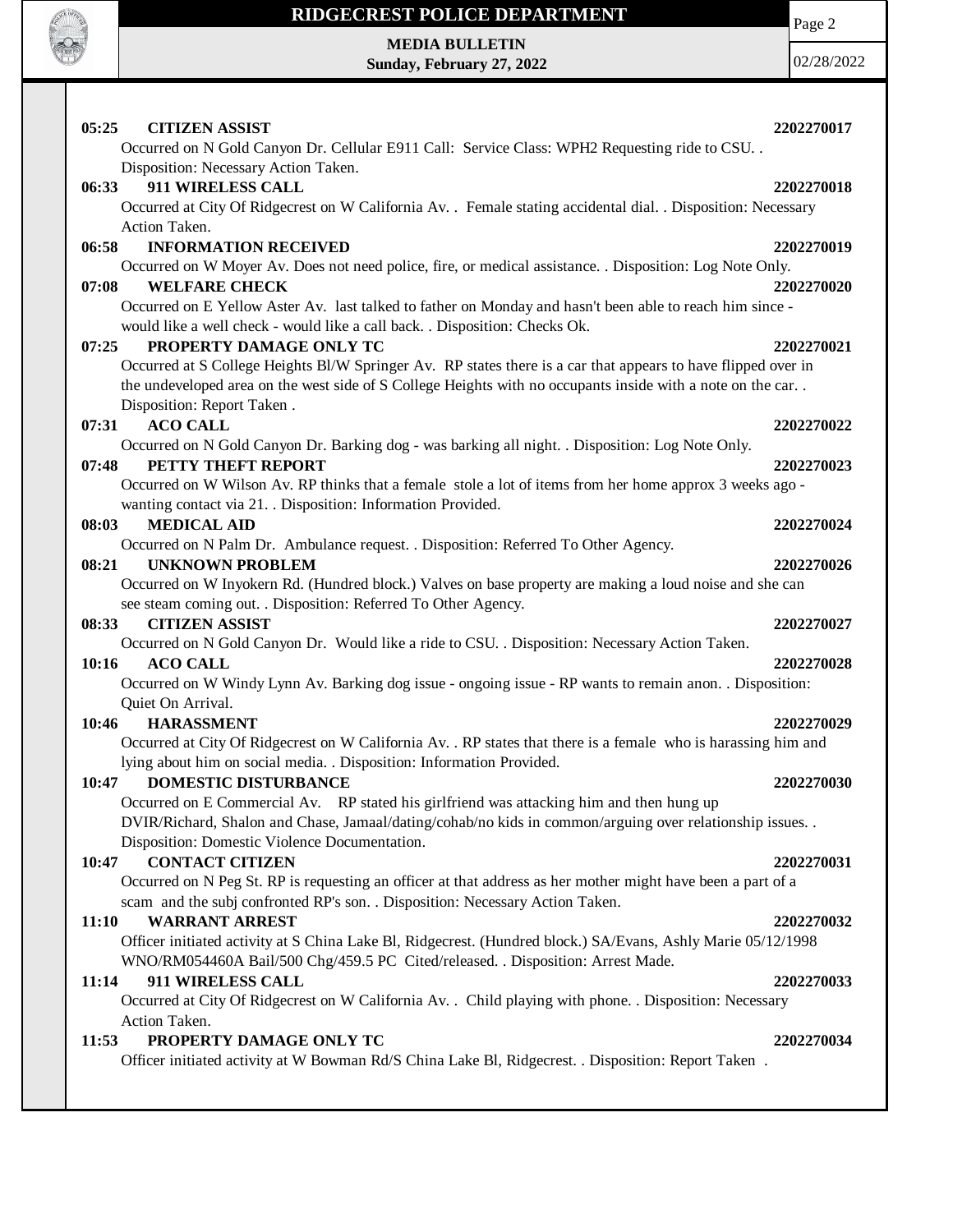

# **RIDGECREST POLICE DEPARTMENT MEDIA BULLETIN**

**Sunday, February 27, 2022**

Page 3

| 12:09<br><b>WARRANT ARREST</b>                   | 2202270035                                                                                                      |
|--------------------------------------------------|-----------------------------------------------------------------------------------------------------------------|
| Bail/5k Chg/166(a)(4) PC                         | Occurred at City Of Ridgecrest on W California Av. . SA/Naill, Bailey William 12/26/1997 WNO/RM055371A          |
| Supp to 21-3167                                  |                                                                                                                 |
| Cited and released. . Disposition: Arrest Made.  |                                                                                                                 |
| <b>CONTACT CITIZEN</b><br>12:21                  | 2202270036                                                                                                      |
|                                                  | Occurred at City Of Ridgecrest on W California Av. . RP would like to know what equipment is required for       |
|                                                  | juveniles to wear on the back of a harley. . Disposition: Information Provided.                                 |
| 12:22<br><b>CONTACT CITIZEN</b>                  | 2202270037                                                                                                      |
|                                                  | Occurred at City Of Ridgecrest on W California Av. . Would like contact via 21 from P3 regarding her son's      |
| belongings. . Disposition: Information Provided. |                                                                                                                 |
| <b>RECKLESS VEHICLE</b><br>12:50                 | 2202270038                                                                                                      |
|                                                  | Occurred at Albertson's #6331 on S China Lake Bl. . White Jeep doing donuts in the desert and there is a lot of |
|                                                  | dust behind Albertson's south. . Disposition: Unable To Locate.                                                 |
| 911 HANG UP<br>13:02                             | 2202270039                                                                                                      |
|                                                  | Occurred at City Of Ridgecrest on W California Av. . Hang up, on call back female advised she is driving her    |
|                                                  | mother to the hospital, no assistance needed. . Disposition: Necessary Action Taken.                            |
| <b>KEEP THE PEACE</b><br>13:24                   | 2202270040                                                                                                      |
|                                                  | Occurred on S Mayo St. RP has her child and needs her child's belongings RP will be here approx 2:30            |
| Disposition: Information Provided.               |                                                                                                                 |
| <b>VERBAL THREATS</b><br>14:37                   | 2202270041                                                                                                      |
|                                                  | Occurred on S Mayo St. RP needs an officer at her house due to her ex sister in law at her home threatening     |
|                                                  | her and calling her names. . Disposition: Information Provided.                                                 |
| <b>ACO CALL</b><br>14:39                         | 2202270042                                                                                                      |
|                                                  | Occurred on W Cielo Av. Ongoing issues with dogs barking for long periods of time. . Disposition: Log Note      |
| Only.                                            |                                                                                                                 |
| <b>ACO CALL</b><br>14:53                         | 2202270043                                                                                                      |
|                                                  | Occurred at W Bowman Rd/S Norma St. Loose dog - brown and white dog - green collar. . Disposition: Log          |
| Note Only.                                       |                                                                                                                 |
| 14:58<br><b>VANDALISM REPORT</b>                 | 2202270044                                                                                                      |
|                                                  | Occurred at Upjohn Park on E Upjohn Av. . RP states that her mom is borrowing her car and the RP's sister       |
|                                                  | threw a rock at the RP's car. . Disposition: Log Note Only.                                                     |
| THEFT OF IDENTIFICATION<br>15:09                 | 2202270045                                                                                                      |
|                                                  | Occurred at City Of Ridgecrest on W California Av. . RP states her she is a victim of ID Theft. . Disposition:  |
| Report Taken.                                    |                                                                                                                 |
| <b>ACO - ANIMAL BITE</b><br>15:12                | 2202270046                                                                                                      |
|                                                  | Occurred at Ridgecrest Regional Hospital on N China Lake Bl. . Father was bitten by a dog. . Disposition:       |
| Report Taken.                                    |                                                                                                                 |
| 15:15                                            | DISTURBANCE - MOTORCYCLE OR ATV<br>2202270047                                                                   |
|                                                  | Occurred on W St George Av. RP states that a motorcycle is creating a lot of dust and it's going on his house.  |
| . Disposition: Warning (Cite/Verbal).            |                                                                                                                 |
| <b>MEDICAL AID</b><br>15:16                      | 2202270048                                                                                                      |
|                                                  | Occurred on Mission Bl. RP states his grandma is choking in Montclair. . Disposition: Referred To Other         |
| Agency.                                          |                                                                                                                 |
| 15:20<br><b>VEHICLE CHECK</b>                    | 2202270049                                                                                                      |
|                                                  | Officer initiated activity at S Farragut St, Ridgecrest. (Hundred block.). Disposition: Log Note Only.          |
|                                                  |                                                                                                                 |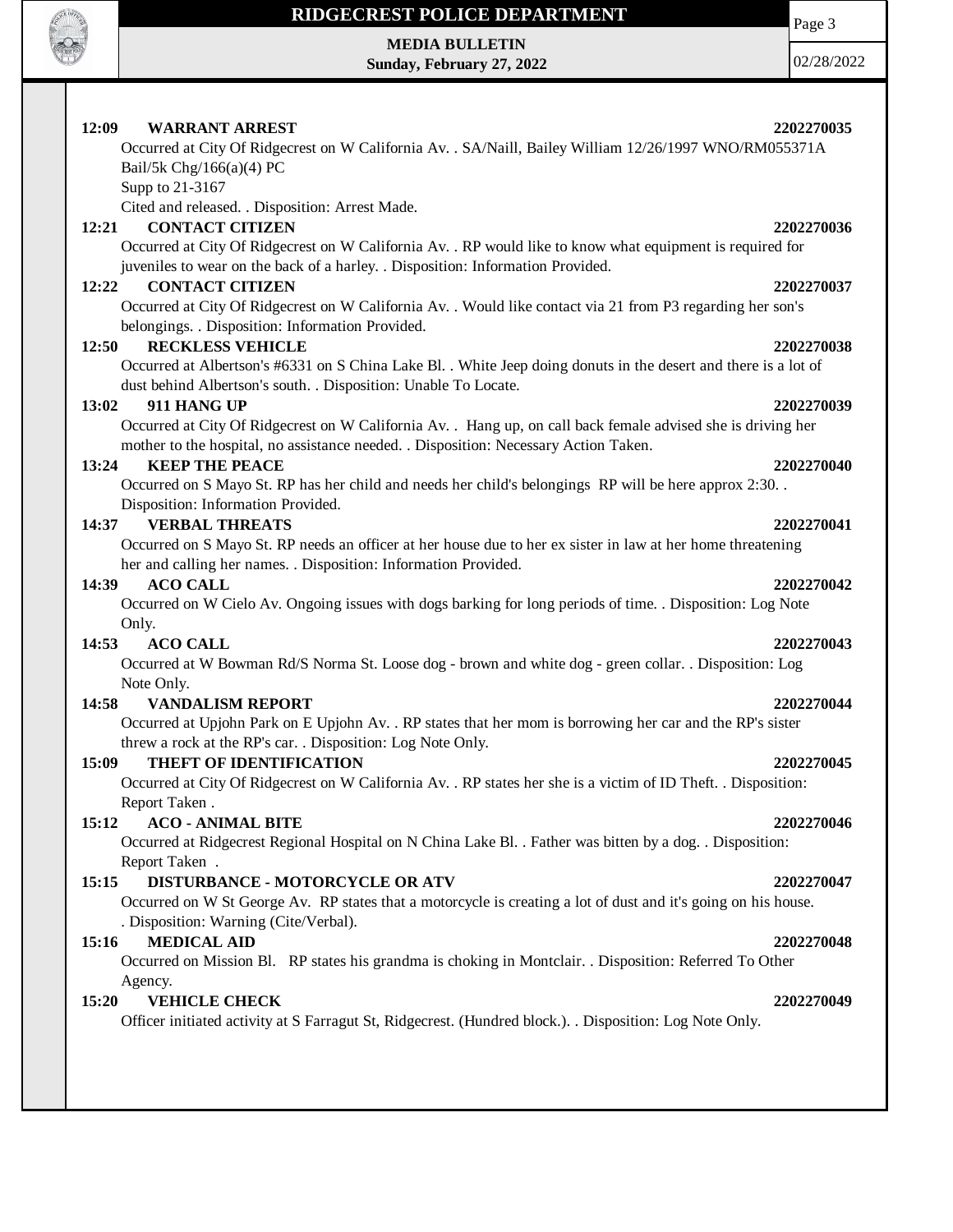

**MEDIA BULLETIN Sunday, February 27, 2022** Page 4

| 15:41<br><b>SUSPICIOUS PERSON</b><br>Occurred on N James St. Wfa/in about her 20's /big brown bag/dark color/jeans walking around the                                                                                                                                                                                                       | 2202270050               |
|---------------------------------------------------------------------------------------------------------------------------------------------------------------------------------------------------------------------------------------------------------------------------------------------------------------------------------------------|--------------------------|
| neighborhood and videoing cars. . Disposition: Gone On Arrival.<br><b>UNWANTED SUBJECT</b><br>15:43<br>Occurred on S Lorie Ann St. RP states his son is "shooting up" inside his home and he would like him out<br>Disposition: Necessary Action Taken.                                                                                     | 2202270051               |
| 911 WIRELESS CALL<br>15:56<br>Occurred at City Of Ridgecrest on W California Av. . RP stated phone malfunctioning - misdial. . Disposition:<br>Necessary Action Taken.                                                                                                                                                                      | 2202270052               |
| <b>MISC COUNTER CALL</b><br>16:20<br>Occurred at City Of Ridgecrest on W California Av. . RP is at the front of the PD wanting to ask questions<br>regarding her phone. . Disposition: Information Provided.                                                                                                                                | 2202270053               |
| 16:22<br><b>FOUND PROPERTY</b><br>Officer initiated activity at City Of Ridgecrest, W California Av, Ridgecrest. Found money. . Disposition: Report<br>Taken.                                                                                                                                                                               | 2202270054               |
| 16:40<br><b>FOUND PROPERTY</b>                                                                                                                                                                                                                                                                                                              | 2202270055               |
| Officer initiated activity at N Peg St, Ridgecrest. Found knife. . Disposition: Report Taken.<br><b>INFORMATION RECEIVED</b><br>16:47<br>Occurred on W Moyer Av. . Disposition: Information Received.                                                                                                                                       | 2202270056               |
| <b>FOUND PROPERTY</b><br>16:59<br>Officer initiated activity at City Of Ridgecrest, W California Av, Ridgecrest. . Disposition: Report Taken.<br><b>DRUNK IN PUBLIC</b><br>17:22                                                                                                                                                            | 2202270057<br>2202270058 |
| Occurred at City Of Ridgecrest on W California Av. . RP has a drunk male in his vehicle and he doesn't know<br>him and he is severely HBD ex marine RP took him out of New Leaf Massage because he was causing a<br>distrubance<br>SA/Miller, Edwin Gene Jr 11/24/1979 Open Chg/647(f) PC<br>OC WNO 20HM10770/\$5K BAIL/23152(A)/booked CRF |                          |
| AWS0 WEST. . Disposition: Arrest Made.<br><b>LAND TRESPASS</b><br>17:31<br>Occurred at Walmart Supercenter on E Bowman Rd. . RP states that there are some homeless people asking for                                                                                                                                                       | 2202270059               |
| money in the parking lot. . Disposition: Checks Ok.<br><b>CONTACT CITIZEN</b><br>17:32<br>Occurred on W Veada Av. RP states that a 8yo male is throwing rocks and mud clots at the door. . Disposition:                                                                                                                                     | 2202270060               |
| Information Received.<br>911 HANG UP<br>17:43<br>Occurred at City Of Ridgecrest on W California Av. . Hang up, no answer on call back. . Disposition:                                                                                                                                                                                       | 2202270061               |
| Necessary Action Taken.<br><b>MEDICAL AID</b><br>17:45<br>Occurred on N Sierra View St. Ambulance request. . Disposition: Referred To Other Agency.                                                                                                                                                                                         | 2202270062               |
| <b>CONTACT CITIZEN</b><br>17:53<br>Occurred at City Of Ridgecrest on W California Av. . RP states that she needs her phone from her boyfriend's<br>mother and the mother will not return her property to her - contact via 21. . Disposition: Information Received.                                                                         | 2202270063               |
| 911 HANG UP<br>17:54<br>Occurred at City Of Ridgecrest on W California Av. . Hang up, unable to call back. . Disposition: Necessary<br>Action Taken.                                                                                                                                                                                        | 2202270064               |
|                                                                                                                                                                                                                                                                                                                                             |                          |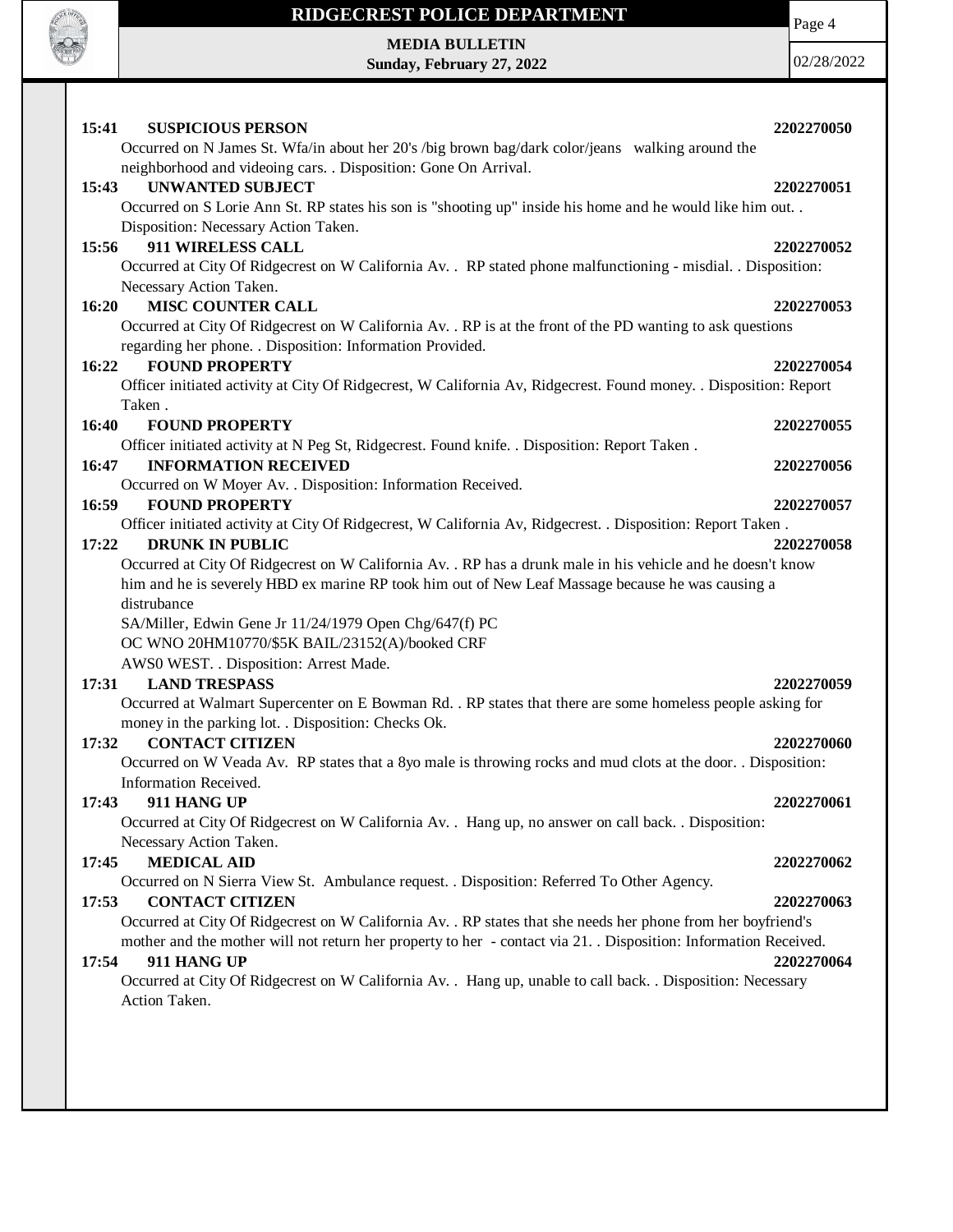

Page 5

**MEDIA BULLETIN Sunday, February 27, 2022**

| 17:55<br><b>OPEN DOOR/GATE</b><br>Occurred at Faller Elementary School on W Upjohn Av. . RP is a teacher at the school and there are no cars at<br>the school but a door is open and she is hearing noises coming from the building - RP is in a silver prius                                                                                                    | 2202270065               |
|------------------------------------------------------------------------------------------------------------------------------------------------------------------------------------------------------------------------------------------------------------------------------------------------------------------------------------------------------------------|--------------------------|
| Disposition: Checks Ok.<br><b>IN CUSTODY ARREST</b><br>18:07<br>Occurred at City Of Ridgecrest on W California Av. . 22-617. . Disposition: Log Note Only.<br><b>TRAFFIC STOP</b><br>18:13                                                                                                                                                                       | 2202270066<br>2202270067 |
| Officer initiated activity at S Silver Ridge St, Ridgecrest. . Disposition: Warning (Cite/Verbal).<br><b>SUSPICIOUS PERSON</b><br>19:28<br>Occurred at City Center Inn on S China Lake Bl. . Cellular E911 Call: RP stating there are 2 men NFD between<br>the car wash and motel/RP can't see what theyre doing but they are suspicious. . Disposition: Warning | 2202270068               |
| (Cite/Verbal).<br><b>CONTACT CITIZEN</b><br>19:33<br>Occurred on W Victoria Ct. RP has questions regarding shared custody 10-21. Disposition: Information<br>Provided.                                                                                                                                                                                           | 2202270069               |
| VIOLATION OF COURT ORDER-DOM VIOL<br>20:00<br>Occurred at City Of Ridgecrest on W California Av. . RP stating restrained party contacted him via 10-21<br>repeatedly /10-21 RP. . Disposition: Information Received.<br><b>MEDICAL AID</b><br>20:05                                                                                                              | 2202270070<br>2202270071 |
| Occurred at Springhill Suites Marriott on E Sydnor Av. . Service Class: CNTX EMS request. . Disposition:<br>Referred To Other Agency.<br><b>MEDICAL AID</b><br>20:10                                                                                                                                                                                             | 2202270072               |
| Occurred on W Ward Av. Cellular E911 Call: EMS request. . Disposition: Referred To Other Agency.<br>911 WIRELESS CALL<br>20:31<br>Occurred at City Of Ridgecrest on W California Av. . Cellular E911 Call: FEMALE STATING ACCIDENTAL                                                                                                                             | 2202270073               |
| DIAL. . Disposition: Log Note Only.<br>PRISONER TRANSPORT<br>21:28<br>Occurred at City Of Ridgecrest on W California Av. Disposition: Necessary Action Taken.                                                                                                                                                                                                    | 2202270074               |
| <b>MEDICAL AID</b><br>21:38<br>Occurred on S Allen St. Cellular E911 Call: EMS request. . Disposition: Referred To Other Agency.<br>DRIVING ON SUSPENDED LICENSE<br>21:47<br>Officer initiated activity at Clarion, N China Lake Bl, Ridgecrest. SA/Thomason, Scott 06/25/1992 chg 14601 VC                                                                      | 2202270075<br>2202270076 |
| /cited and released. . Disposition: Arrest Made.<br>911 WIRELESS CALL<br>22:01<br>Occurred at City Of Ridgecrest on W California Av. . Cellular E911 Call: Female stating accidental dial. .                                                                                                                                                                     | 2202270077               |
| Disposition: Log Note Only.<br><b>BUSINESS CHECK</b><br>22:09<br>Officer initiated activity at Sage Mart, N Downs St, Ridgecrest. . Disposition: Checks Ok.<br><b>PATROL CHECK</b><br>22:13                                                                                                                                                                      | 2202270078<br>2202270079 |
| Officer initiated activity at Sierra Sands School District Office, W Felspar Av, Ridgecrest. . Disposition: Checks<br>Ok.<br>22:23<br><b>SUSPICIOUS VEHICLE</b>                                                                                                                                                                                                  | 2202270080               |
| Occurred on E Rader Av. RP stating there is orange pickup w flag on antenna/writing on doors/driving back<br>and forth through neighborhood/ls sierra lanes pklot. . Disposition: Checks Ok.<br><b>BURGLARY IN PROGRESS</b><br>22:32                                                                                                                             | 2202270081               |
| Occurred on S Sunset St. Cellular E911 Call: RP stating male broke in/possibly stabbed or hit sus with<br>screwdriver. . Disposition: Report Taken.                                                                                                                                                                                                              |                          |